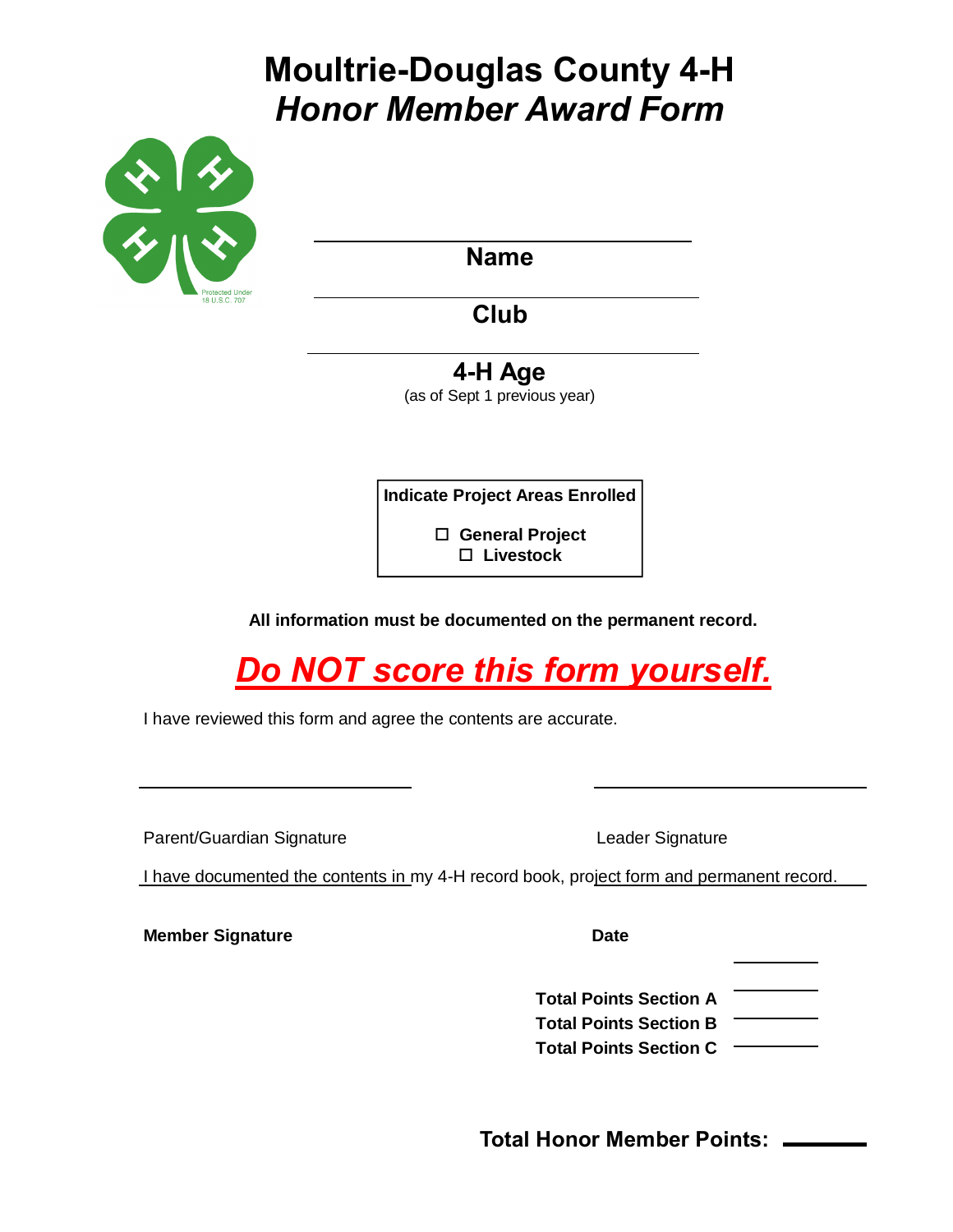# **Section A**

## **Participation**

| (completion includes completed books with at least 3 activities completed)                                                                                                                                                    |                                                                                                                      |
|-------------------------------------------------------------------------------------------------------------------------------------------------------------------------------------------------------------------------------|----------------------------------------------------------------------------------------------------------------------|
| the control of the control of the control of the control of the control of the control of the control of the control of the control of the control of the control of the control of the control of the control of the control |                                                                                                                      |
| and the control of the control of the control of the control of the control of the control of the control of the                                                                                                              | <u> 2000 - Jan James James Jan James James James James James James James James James James James James James Jam</u> |
|                                                                                                                                                                                                                               | 5 Points for each project ______________                                                                             |
| Attended 2/3 of your club meetings?                                                                                                                                                                                           |                                                                                                                      |
|                                                                                                                                                                                                                               |                                                                                                                      |
| List the club events you participated in                                                                                                                                                                                      |                                                                                                                      |
|                                                                                                                                                                                                                               |                                                                                                                      |
|                                                                                                                                                                                                                               | <u> 1999 - John Barnett, fransk politik (d. 1989)</u>                                                                |
|                                                                                                                                                                                                                               | <u> 1989 - Johann Stein, marwolaethau a bhann an t-Amhair an t-Amhair an t-Amhair an t-Amhair an t-Amhair an t-A</u> |
|                                                                                                                                                                                                                               |                                                                                                                      |
| List County 4-H Events you participated in                                                                                                                                                                                    |                                                                                                                      |
|                                                                                                                                                                                                                               |                                                                                                                      |
|                                                                                                                                                                                                                               |                                                                                                                      |
|                                                                                                                                                                                                                               |                                                                                                                      |
|                                                                                                                                                                                                                               | 10 Points for each                                                                                                   |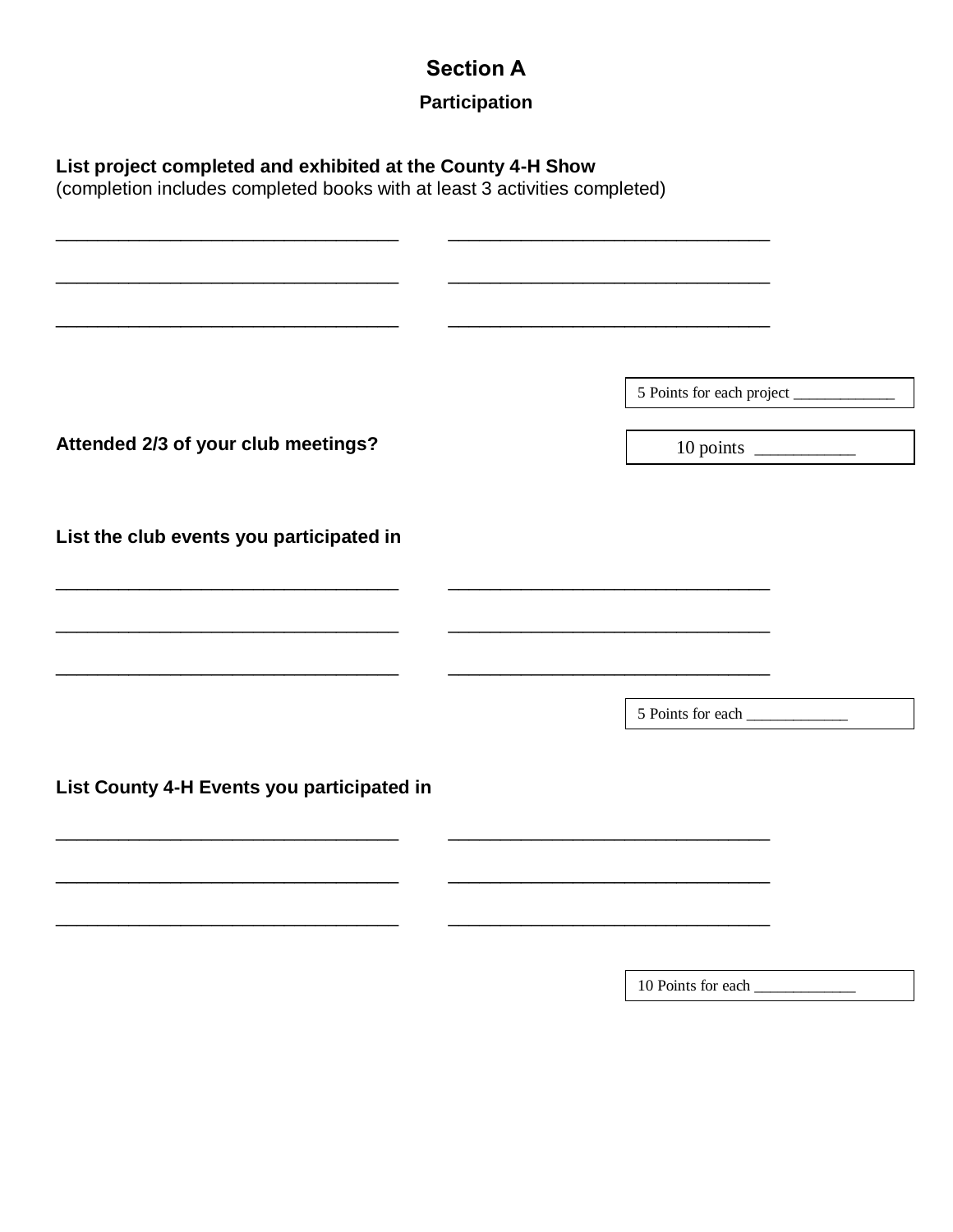| List State or Multi County Events you participated in: |              |                    |  |  |
|--------------------------------------------------------|--------------|--------------------|--|--|
|                                                        |              |                    |  |  |
|                                                        |              |                    |  |  |
|                                                        |              |                    |  |  |
|                                                        |              |                    |  |  |
|                                                        |              |                    |  |  |
| <b>Gave a Talk or Demonstration at:</b>                |              |                    |  |  |
| Club Meeting                                           | County Event | <b>State Event</b> |  |  |

5 points 10 points 20 points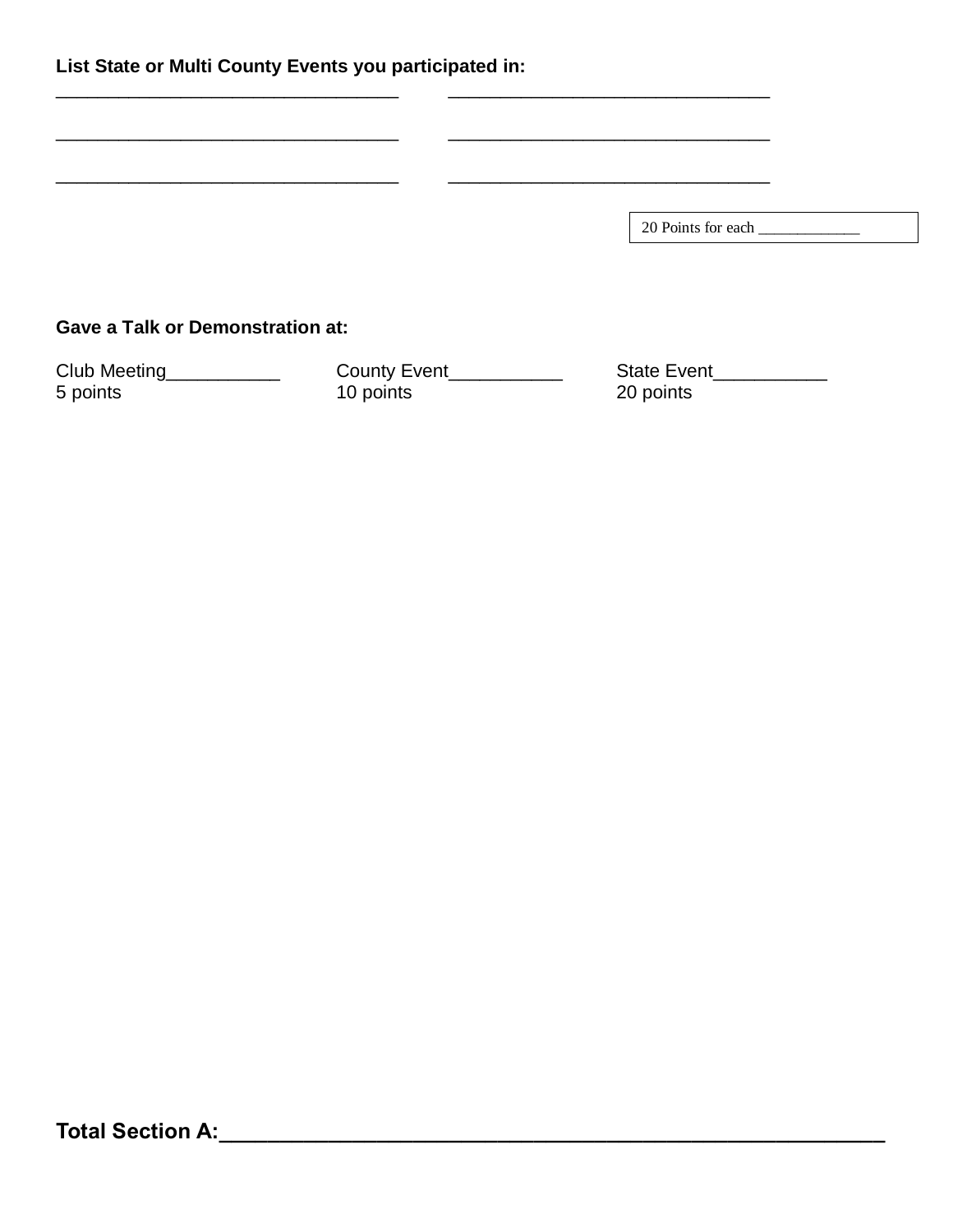#### **Section B Community Activities**

(1 point per activity)

#### List all activities in which you participated outside of 4-H

(examples include school, church or other youth organizations)

| <u> 2000 - 2000 - 2000 - 2000 - 2000 - 2000 - 2000 - 2000 - 2000 - 2000 - 2000 - 2000 - 2000 - 2000 - 2000 - 200</u><br>$\begin{array}{c}\n10. \quad \textcolor{blue}{\textbf{2.22}}\n\end{array}$<br>13. |  |
|-----------------------------------------------------------------------------------------------------------------------------------------------------------------------------------------------------------|--|